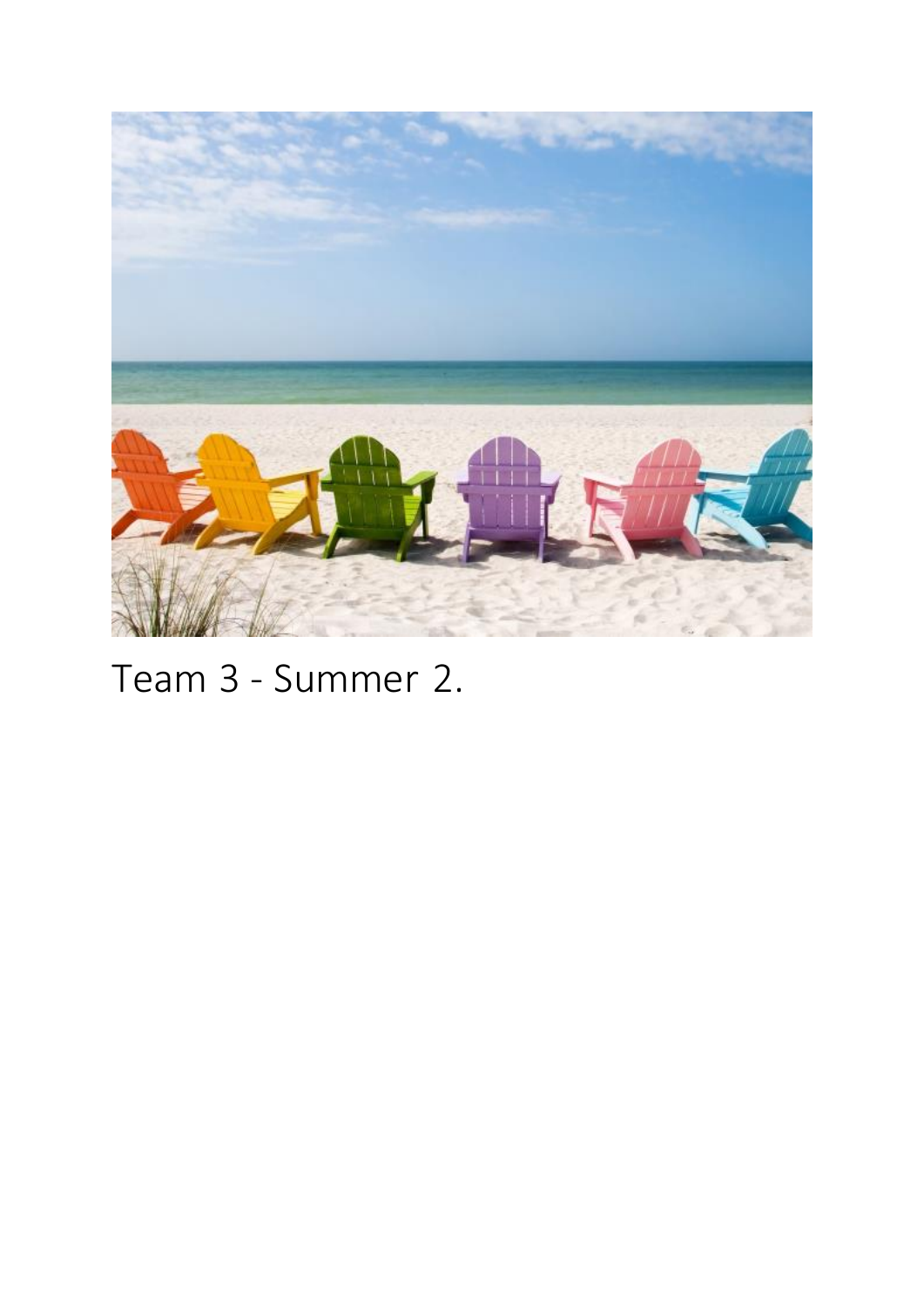#### To Infinity, the Earth and beyond



Our key subject for this topic are **Geography/Science.** 

Over the next half term we will be looking at Infinity, the Earth and beyond.

In maths we will follow White Rose Maths, continuing with time and moving onto space and measure.

In English we will be looking at writing to discuss which will have links to our class novel.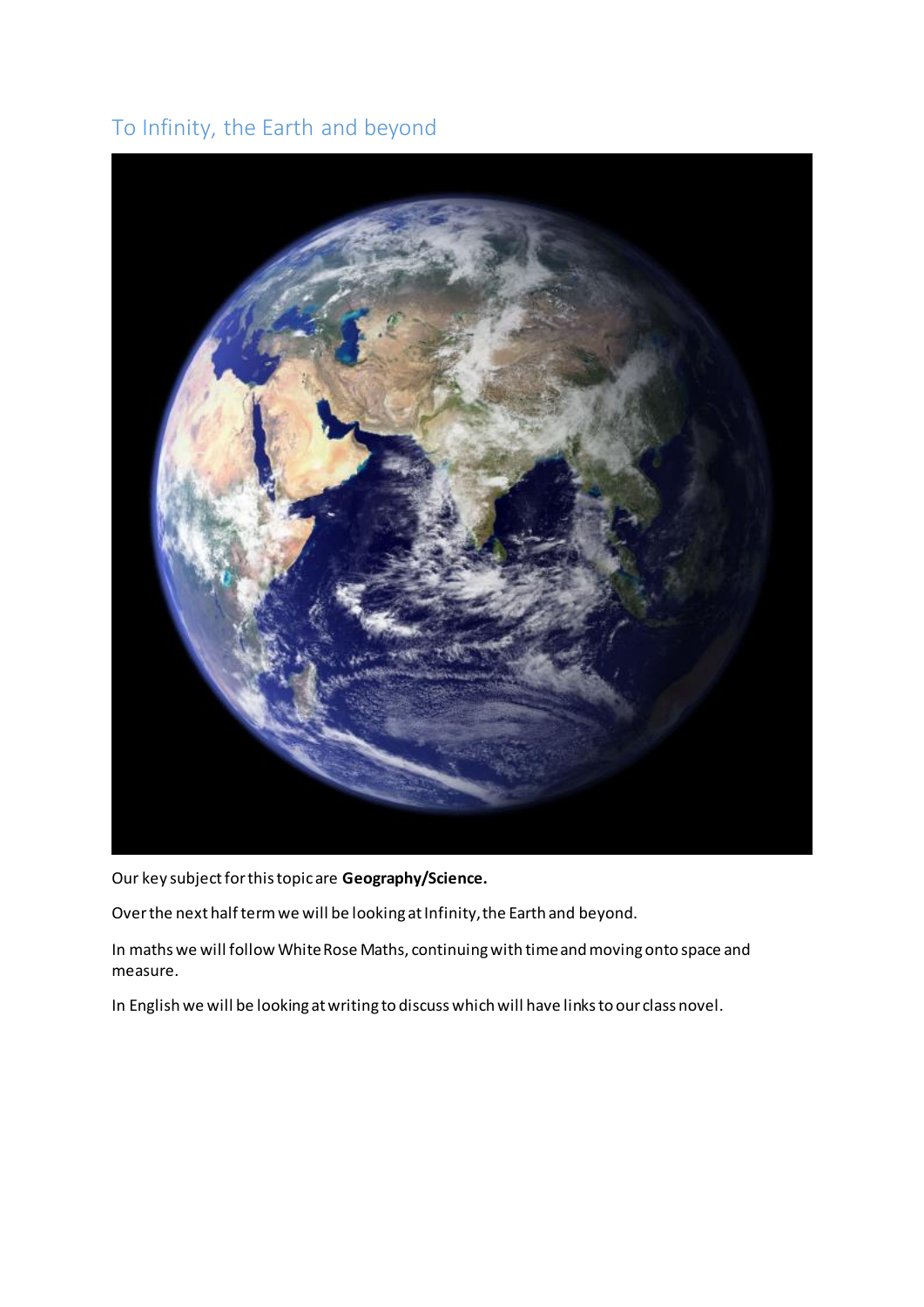#### Geography - To Infinity, the Earth and beyond



During this half term, we will be looking at:

- Geographical features of planet Earth
- Continents and oceans -to know and identify them on a map.
- Equator and tropics -to know and identify them on a map.
- Planets of the solar system.
- Night and day
- Movement of the planets.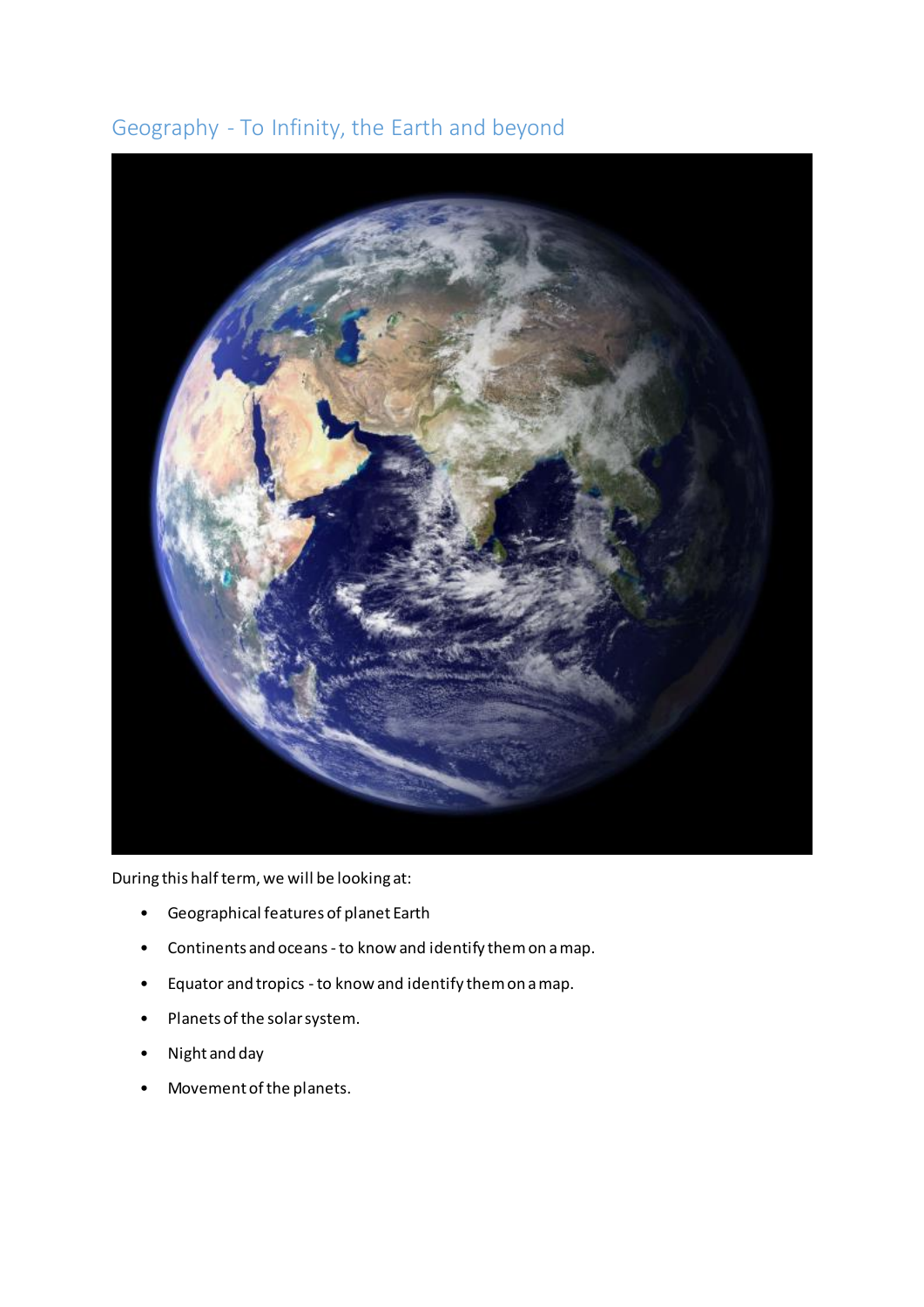# Science - Working Scientifically

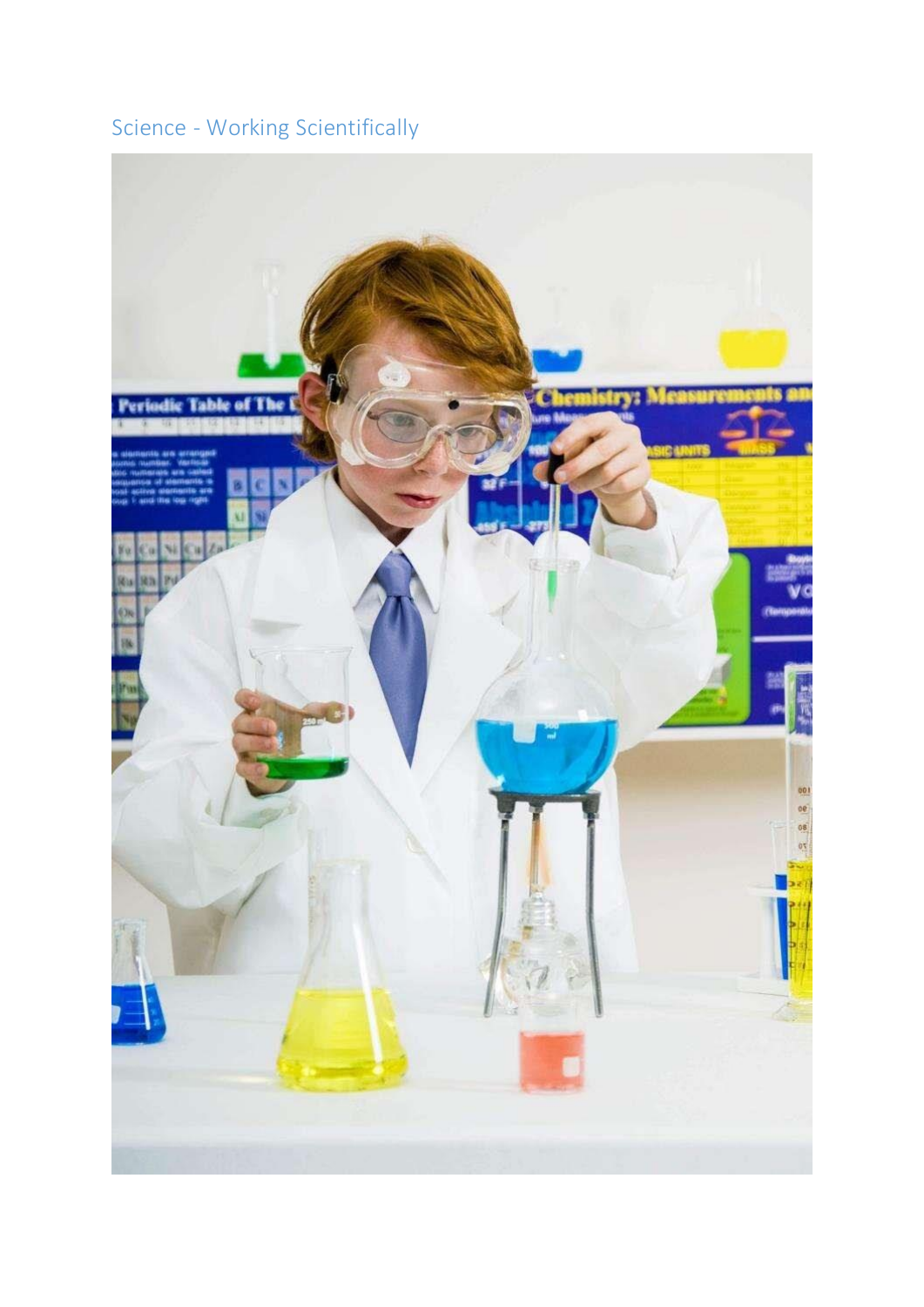During this half term children will:

- Set up simple practical enquires and fair tests
- Gather, record and present data in a variety of ways
- Use results to draw simple conclusions and make predictions
- Identify differences, similarities or changes related to simple scientific ideas

#### Art - Pencil & Drawing



- Explore creating shades from deep black to bright white
- Experiment with a pencil to create different lines
- Recreate shade and texture by looking at some examples
- Use blending and smudging to create soft edges
- Create a space image using the skills practised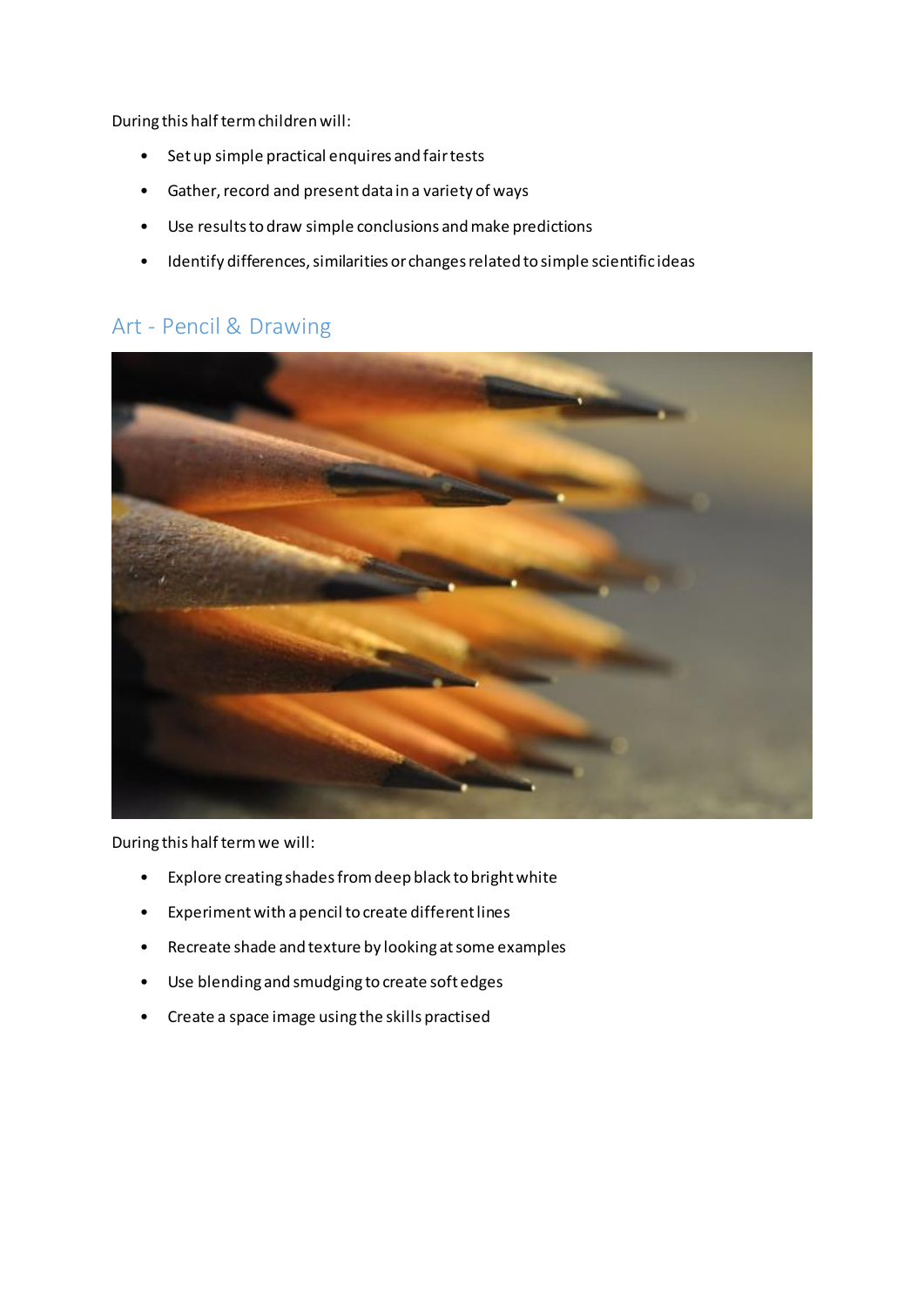#### Religious Education - Ethical and moral choices



- Share Bible stories and discuss choices that were made
- Discuss how we can make good choices and live morally
- Discuss a selection of moral questions based on philosophy for children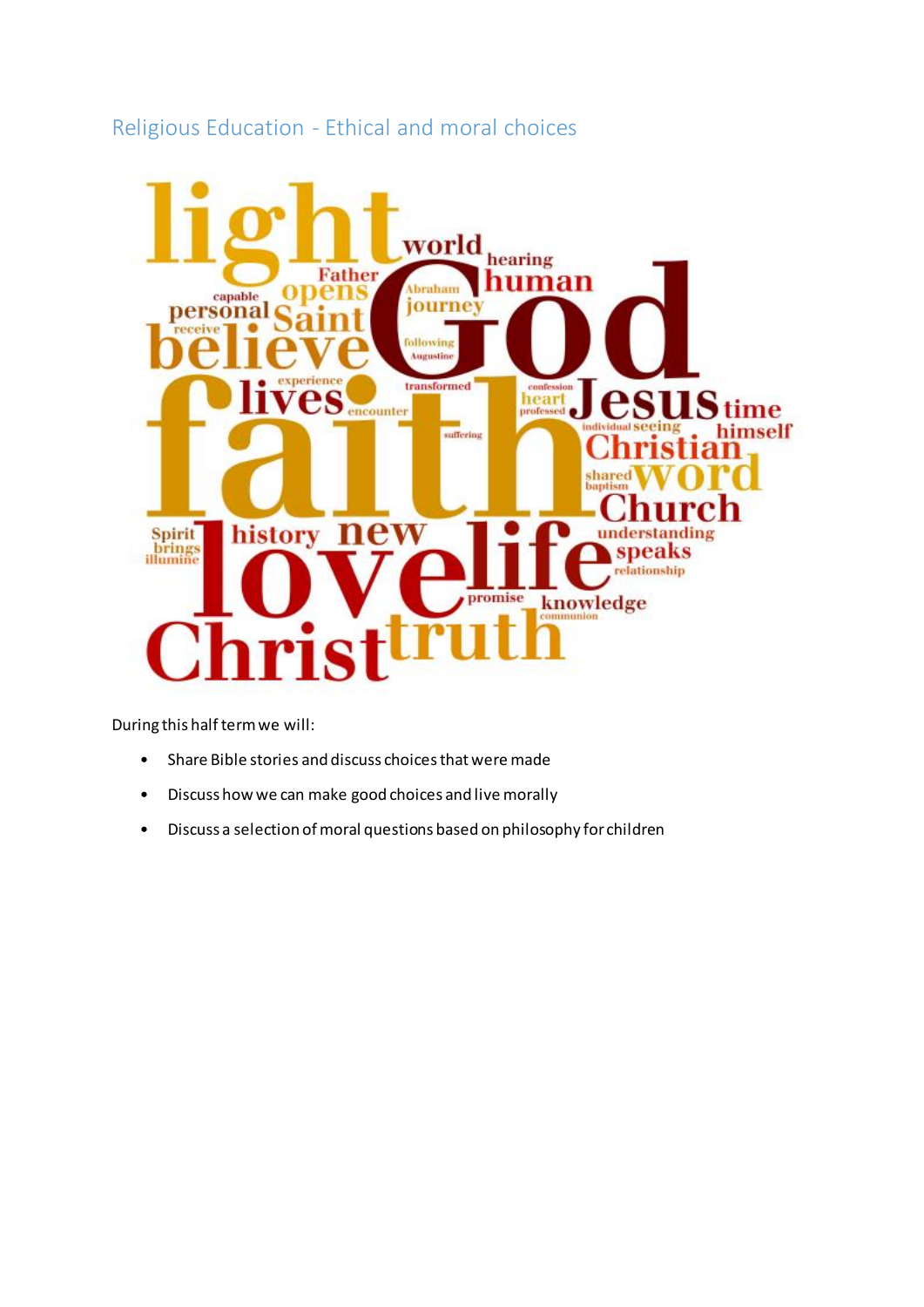### Computing - Coding and debugging



- Use Scratch Jnr to set start conditions
- Repeat and loop commands
- Create a code for a given purpose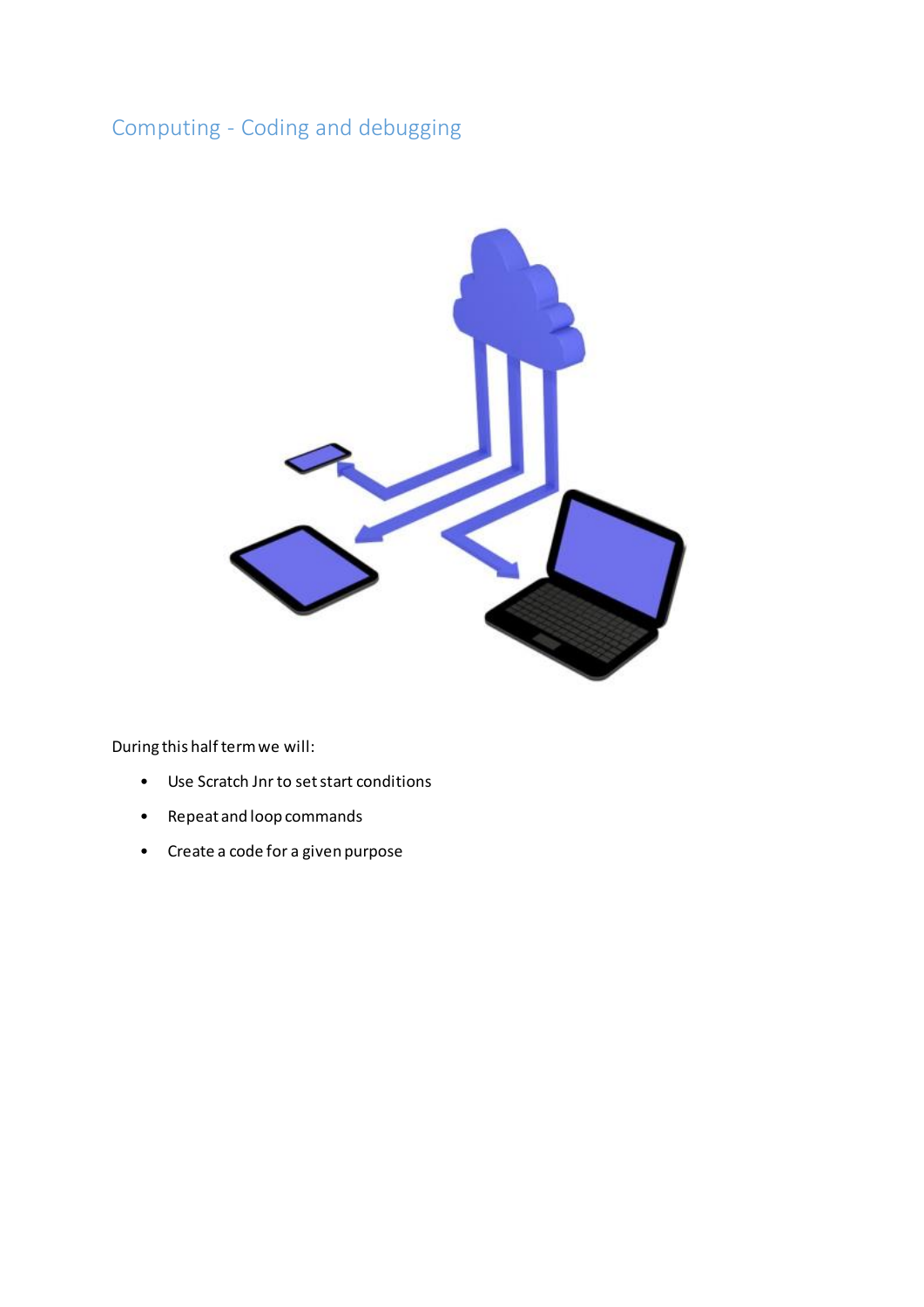#### PE - Athletics



- Demonstrate the ability to change pace
- Demonstrate quick reactions
- Use jumping combinations to move around a space
- Perform dynamic sequences with control
- Throw foam javelins, discus and shotput for distance and with control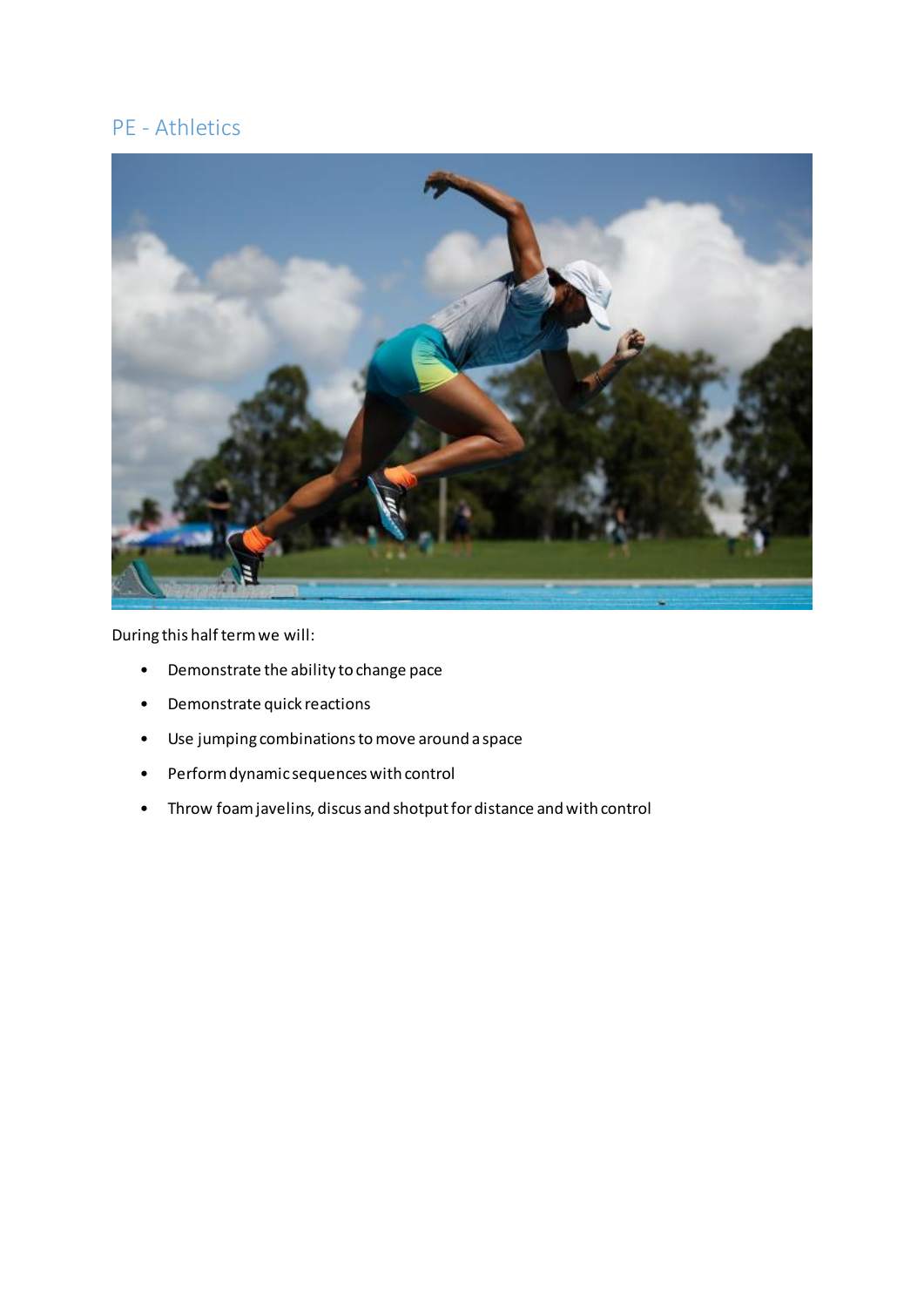#### Music - History of music 20th century



- Listen to music from different periods of the 20th century
- Listen and respond to style, pitch, melody & tempo
- Listen and identify which instruments are used and how they have changed over time